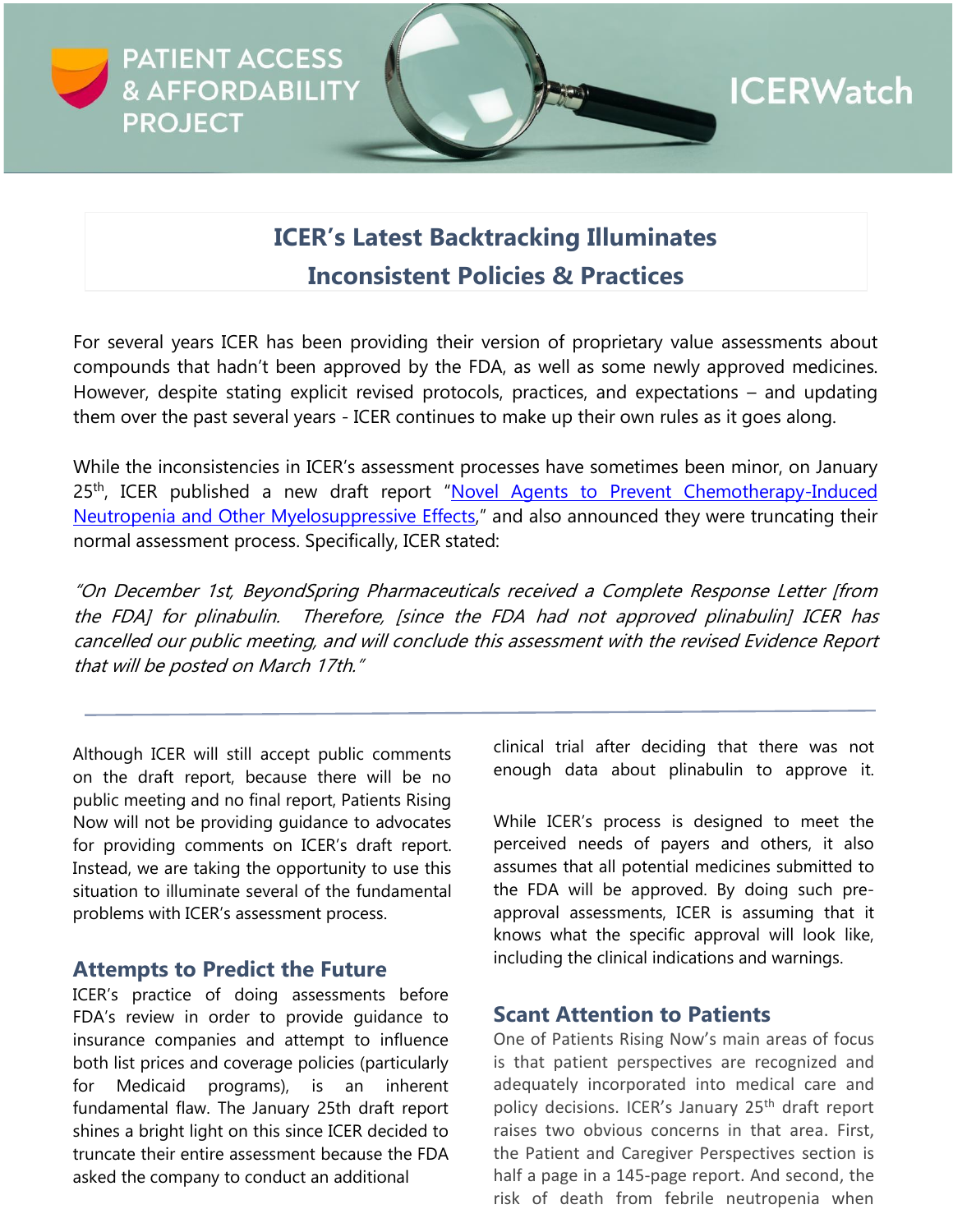hospitalized is 15.7% for people being treated for extensive small cell lung cancer, and 5.6% for people who have early breast cancer. This data is not mentioned in the Patient Perspectives Section, and only included in tables in the draft report's economic modeling section.

## **Minimizing Importance of Lives of People with Serious Illnesses**

ICER's Long-Term Cost Effectiveness calculations minimize the value the lives of people with serious and life-threatening conditions. The January 25th draft report does this when it notes that it found a very small value for the use of trilaciclib in part because of the "limited life expectancy in the ES-SMLC [Extensive-Stage Small Cell Lung Cancer] population." And then notes that "the long-life expectancy of patients with early breast cancer yielded a greater QALY [Quality Adjusted Life Year] gain than in ES-SCLC." (Patients Rising Now has also discussed how calculations using QALYs discriminates against people with serious illnesses and disabilities.)

### **Making Up Rules as They Go Along**

ICER's practices can be in conflict with their own stated principles, and they avoid analyses of realworld data that could provide useful information for payers, policy-makers, and healthcare delivery systems. Those analyses could also validate (or improve) ICER's own practices. Specifically, in the January 25th draft report this was evident by ICER not doing a budget impact analysis on trilaciclib (Cosela™), "Due to trilaciclib having been approved approximately one year ago."

In contrast, ICER could have explored the realworld data of this approved medicine to show what the actual budget impact had been compare to what ICER's algorithm would have predicted. Such information would be very useful to ICER and others for evaluating the ongoing validity of ICER's methodologies.

# **An Analysis Plan They Refuse to Follow**

Part of ICER's normal value assessment process, is publishing a "Modeling Analysis Plan" that describes how it will conduct its economic evaluation. However, comparing the November 12, 2021 Modeling Analysis Plan document, and the January 25, 2022 draft report reveals this inconsistency:

"If a price is unavailable at [when we post the draft report], we will assume that plinabulin will be priced similarly to the pegfilgrastim based on analyst opinion." [emphasis added] (ICER Modeling Analysis Plan, November 12, 2021, p.19)

"As the manufacturer of plinabulin has received a complete response letter delaying potential approval of the drug, and because no suitable analog is currently FDA-approved, there is not enough confidence to utilize a placeholder price for its budget impact analysis." [emphasis added] (ICER Draft Evidence Report, January 25, 2022, p. 31)

## **Placeholder Prices & Budget Impact Projections are Bad Fiction**

Although ICER declined to include a placeholder price for plinabulin in the January 25th draft report, its entire process for assigning placeholder prices and doing budget impact projections fails to recognize market realities or even learn from history. Specifically, anyone knowledgeable about biopharmaceuticals in the United States understands that prices and total costs change over time – and that even when "list prices" increase, net prices and total costs can decline, and sometimes dramatically. Two examples from recent years demonstrate this phenomenon. First, the net price of the [cures for chronic Hepatitis C](https://www.pcmanet.org/wp-content/uploads/2021/06/hcvdrugs_Infographic.pdf)  [declined about 50% within a few years.](https://www.pcmanet.org/wp-content/uploads/2021/06/hcvdrugs_Infographic.pdf) And second, [the list price for the controversial new](https://khn.org/morning-breakout/price-of-alzheimers-drug-aduhelm-halved-to-28200/)  [treatment for Alzheimer's disease was reduced by](https://khn.org/morning-breakout/price-of-alzheimers-drug-aduhelm-halved-to-28200/)  [50% about 6 months after it was approved by the](https://khn.org/morning-breakout/price-of-alzheimers-drug-aduhelm-halved-to-28200/)